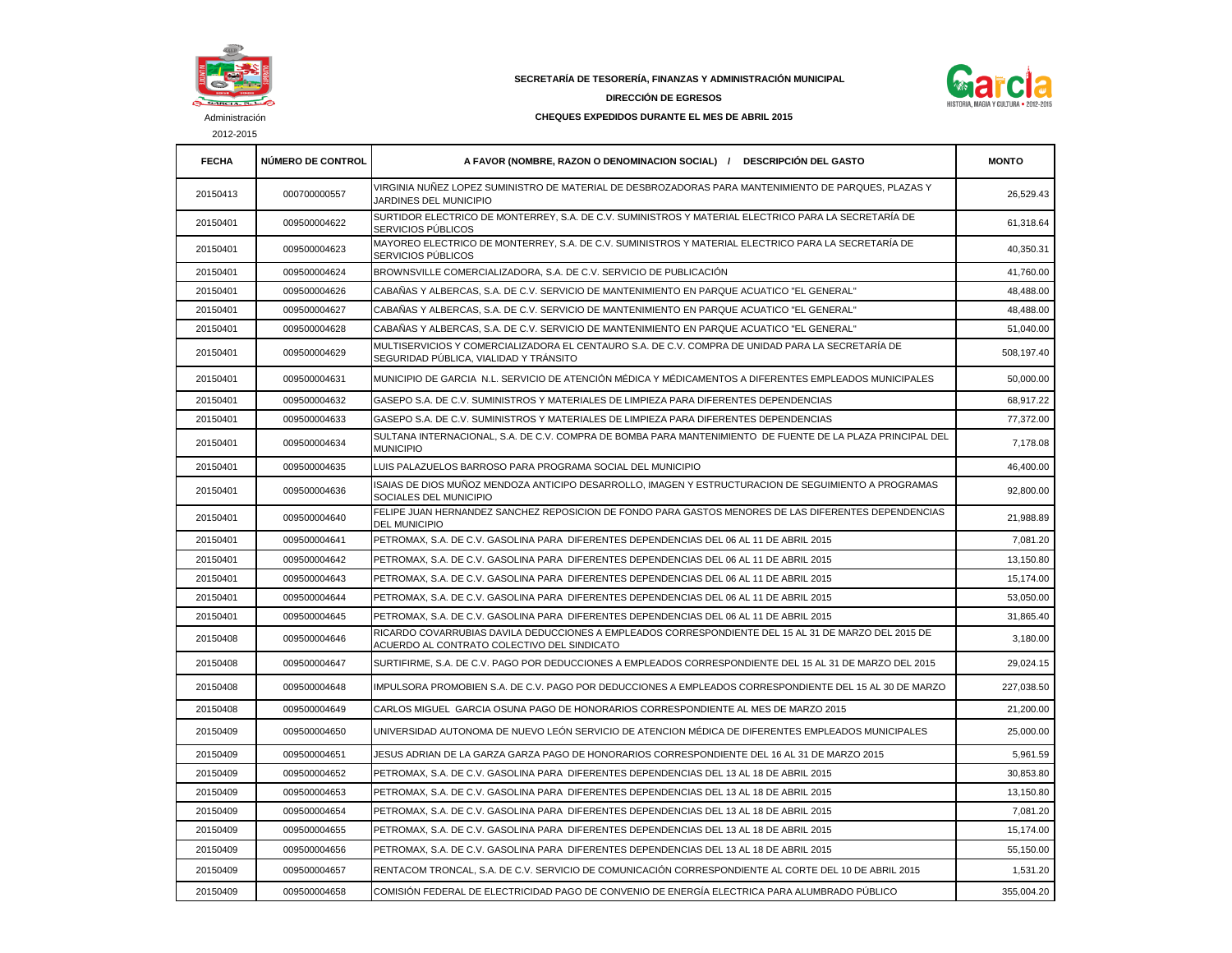| 20150409 | 009500004659 | COMISIÓN FEDERAL DE ELECTRICIDAD CONSUMO DE ENERGÍA ELECTRICA DE ALUMBRADO PÚBLICO DEL MES DE MARZO<br>2015                                  | 1,413,166.00 |
|----------|--------------|----------------------------------------------------------------------------------------------------------------------------------------------|--------------|
| 20150409 | 009500004660 | COMISIÓN FEDERAL DE ELECTRICIDAD CONSUMO DE ENERGÍA ELECTRICA DE ALUMBRADO PÚBLICO DEL MES DE MARZO<br>2015                                  | 1,409,281.00 |
| 20150409 | 009500004661 | COMISIÓN FEDERAL DE ELECTRICIDAD CONSUMO DE ENERGÍA ELECTRICA DE DIFERENTES DEPENDENCIAS DEL MES DE<br><b>MARZO 2015</b>                     | 78,852.40    |
| 20150409 | 009500004662 | MET BOX S.A. DE C.V. COMPRA DE MOBILIARIO PARA LA SECRETARÍA DE TESORERÍA, FINANZAS Y ADMINISTRACIÓN<br><b>MUNICIPAL</b>                     | 9,487.41     |
| 20150410 | 009500004663 | EVA ARACELY GUERRERO VALDEZ PAGO DE LIQUIDACIÓN A EMPLEADO                                                                                   | 7,000.00     |
| 20150413 | 009500004664 | JOSE ENRIQUE QUIROZ SANCHEZ PAGO DE RENTA DE LOCAL CORRESPONDIENTE AL MES DE ENERO, FEBRERO Y MARZO<br>2015 (PARTICIPACIÓN CIUDADANA)        | 3,600.00     |
| 20150413 | 009500004665 | GABRIELA GONZALEZ ESPAÑA PAGO DE RENTA DE LOCAL CORRESPONDIENTE AL MES DE ENERO Y FEBRERO DEL 2015<br>(PARTICIPACIÓN CIUDADANA)              | 2,400.00     |
| 20150413 | 009500004666 | JUAN OSVALDO HERNANDEZ MAR PAGO DE RENTA DE LOCAL CORRESPONDIENTE AL MES DE ENERO Y FEBRERO DEL 2015<br>(PARTICIPACIÓN CIUDADANA)            | 5,000.00     |
| 20150413 | 009500004667 | MANUEL RODRIGUEZ RIVERA PAGO DE RENTA DE LOCAL CORRESPONDIENTE AL MES DE ENERO Y FEBRERO DEL 2015<br>(PARTICIPACIÓN CIUDADANA)               | 2,400.00     |
| 20150413 | 009500004668 | MARIA GUADALUPE GALLEGOS GARCIA PAGO DE RENTA DE LOCAL CORRESPONDIENTE AL MES DE ENERO Y FEBRERO DEL<br>2015 (PARTICIPACIÓN CIUDADANA)       | 2,400.00     |
| 20150413 | 009500004669 | EMETERIO MORENO SANCHEZ PAGO DE RENTA DE LOCAL CORRESPONDIENTE AL MES DE ENERO Y FEBRERO 2015<br>(PARTICIPACIÓN CIUDADANA)                   | 2,400.00     |
| 20150413 | 009500004670 | ELVIRA BELEN RODRIGUEZ MONTOYA PAGO DE RENTA DE LOCAL CORRESPONDIENTE AL MES DE ENERO Y FEBRERO DEL<br>2015 (PARTICIPACIÓN CIUDADANA)        | 3,000.00     |
| 20150413 | 009500004671 | MARISELA ELIGIO MENDOZA PAGO DE RENTA DE LOCAL CORRESPONDIENTE AL MES DE ENERO Y FEBRERO DEL 2015<br>(PARTICIPACIÓN CIUDADANA)               | 2,400.00     |
| 20150413 | 009500004672 | ARTURO RUIZ DIAZ PAGO DE RENTA DE LOCAL CORRESPONDIENTE AL MES DE ENERO Y FEBRERO DEL 2015 (PARTICIPACIÓN<br>CIUDADANA)                      | 3,000.00     |
| 20150413 | 009500004673 | HERIBERTO JIMENEZ MONTEMAYOR PAGA DE RENTA CORRESPONDIENTE AL MES DE ENERO Y FEBRERO DEL 2015<br>(PARTICIPACIÓN CIUDADANA)                   | 2,000.00     |
| 20150413 | 009500004674 | MARIA DE LA LUZ VILLANUEVA VILLALOBOS PAGO DE RENTA DE LOCAL CORRESPONDIENTE AL MES DE ENERO Y FEBRERO<br>DEL 2015 (PARTICIPACIÓN CIUDADANA) | 3,000.00     |
| 20150413 | 009500004675 | ZULMA AIDEE ILEANA DE LA CRUZ ARAUJO PAGO DE RENTA DE LOCAL CORRESPONDIENTE AL MES DE ENERO Y FEBRERO<br>DEL 2015 (PARTICIPACIÓN CIUDADANA)  | 2,200.00     |
| 20150413 | 009500004676 | ADRIAN VARGAS TOVAR PAGO DE RENTA DE LOCAL CORRESPONDIENTE AL MES DE FEBRERO Y MARZO 2015<br>(CONSULTORIO)                                   | 2,000.00     |
| 20150413 | 009500004677 | HUGO FRANCISCO TIENDA RANGEL PAGO DE RENTA DE LOCAL CORRESPONDIENTE DEL 05 DE MARZO AL 05 DE ABRIL 2015<br>(PREVENCIÓN DEL DELITO)           | 1,500.00     |
| 20150413 | 009500004678 | JULIAN RAMIREZ FLORES MATERIAL DE IMPRENTA Y PAPELERIA PARA DIFERENTES DEPENDENCIAS                                                          | 2,320.00     |
| 20150414 | 009500004679 | ICOMISIÓN FEDERAL DE ELECTRICIDAD CONSUMO DE ENERGÍA ELECTRICA DE DIFERENTES DEPENDENCIAS DEL MES DE<br>MARZO DEL 2015                       | 141,923.80   |
| 20150414 | 009500004680 | GRUPO NACIONAL PROVINCIAL, S.A.B. PAGO DE POLIZAS DE SEGUROS DE UNIDAD DE LA SECRETARÍA DE SEGURIDAD<br>PÚBLICA. VIALIDAD Y TRÁNSITO         | 12,247.70    |
| 20150415 | 009500004681 | MULTIMEDIOS, S.A. DE C.V. SERVICIOS DE PUBLICACIÓN                                                                                           | 46,400.00    |
| 20150415 | 009500004682 | MILENIO DIARIO, S.A. DE C.V. SERVICIOS DE PUBLICACIÓN                                                                                        | 17,905.30    |
| 20150415 | 009500004683 | RADIOMOVIL DIPSA S.A. DE C.V. PAGO DE LINEAS TELEFONICAS CORRESPONDIENTE AL CORTE DEL 27 DE MARZO 2015                                       | 81,303.00    |
| 20150415 | 009500004684 | TV DE LOS MOCHIS, S.A. DE C.V. SERVICIOS DE PUBLICACIÓN                                                                                      | 46.400.00    |
| 20150415 | 009500004686 | PUBLICIDAD Y LOGISTICA INTEGRAL S.A. DE C.V. SERVICIO DE PUBLICACIÓN                                                                         | 23,200.00    |
| 20150415 | 009500004687 | JUAN JOSE BELMARES BELMARES PAGO SUMINISTROS Y MATERIALES DE LIMPIEZA PARA DIFERENTES DEPENDENCIAS<br>SEGUN JUICIO 685/2014                  | 136,025.60   |
| 20150415 | 009500004688 | FELIPE JUAN HERNANDEZ SANCHEZ GASTOS PARA SEGURIDAD                                                                                          | 25,000.00    |
| 20150415 | 009500004689 | FERNANDO VALLEJO AGUILERA SERVICIOS DE PUBLICACIÓN                                                                                           | 38,280.00    |
| 20150415 | 009500004690 | MUNICIPIO DE GARCIA N.L. SERVICIO MEDICO Y MÉDICAMENTOS A DIFERENTES EMPLEADOS MUNICIPALES                                                   | 20,000.00    |
| 20150415 | 009500004691 | APOLINAR GONZALEZ CASTILLO PAGO DE LIQUIDACIÓN A EMPLEADO                                                                                    | 1,279.44     |
| 20150415 | 009500004692 | EDITORIAL EL PORVENIR S.A. DE C.V. SERVICIO DE PUBLICACIÓN                                                                                   | 45,936.00    |
| 20150415 | 009500004693 | RICARDO COVARRUBIAS DAVILA GASTOS DE REPRESENTACION CORRESPONDIENTE AL MES DE ABRIL 2015 DE ACUERDO AL<br>CONTRATO COLECTIVO DEL SINDICATO   | 45,000.00    |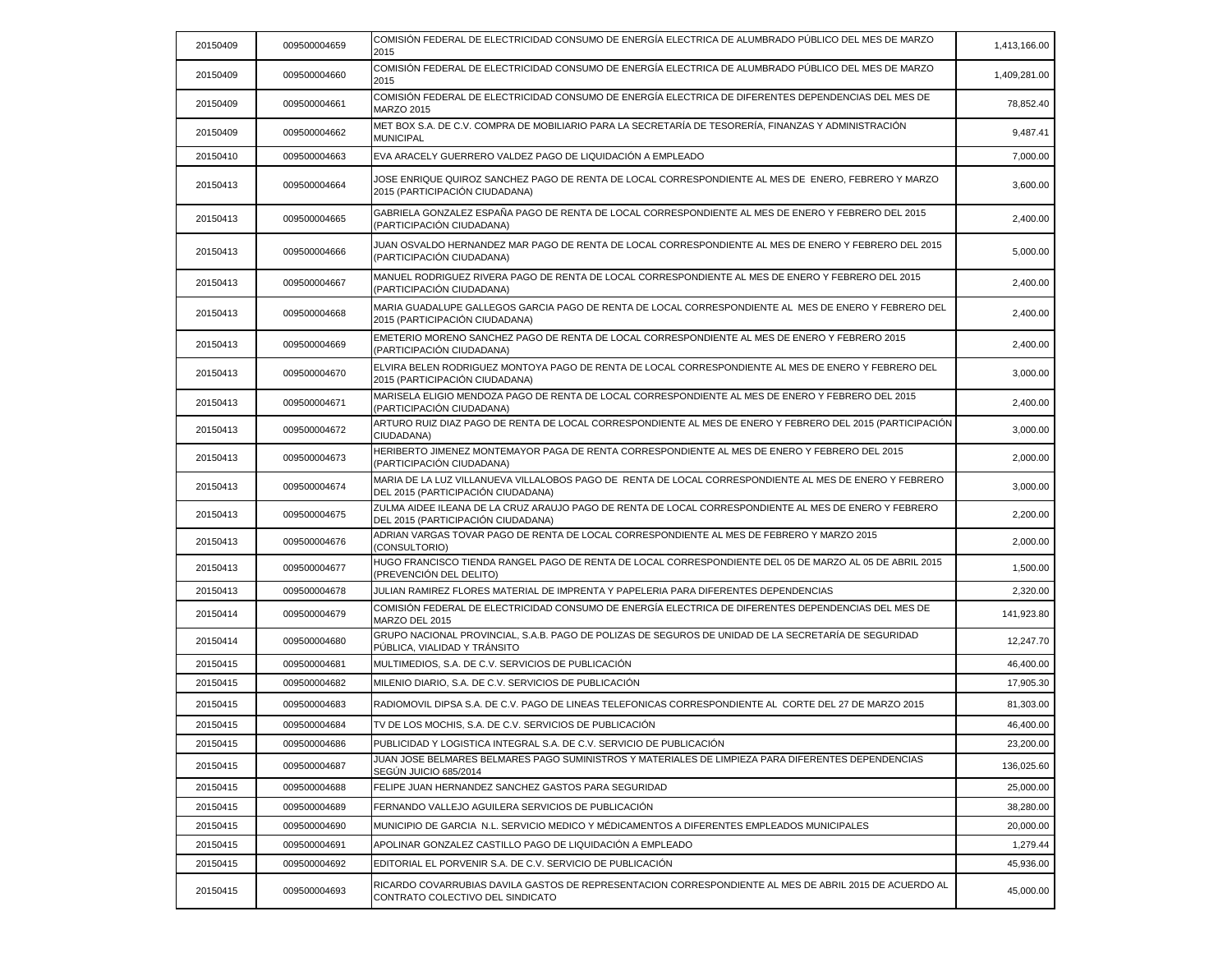| 20150415 | 009500004694 | ALPE ESTRATEGIAS DE PROMOCION, S.A. DE C.V. SERVICIOS DE PUBLICACIÓN                                                                                                                         | 27,840.00  |
|----------|--------------|----------------------------------------------------------------------------------------------------------------------------------------------------------------------------------------------|------------|
| 20150415 | 009500004695 | COMUNICACIONES NEXTEL DE MEXICO S.A. DE C.V. PAGO DE LINEAS TELEFONICAS CORRESPONDIENTE AL CORTE DEL 27<br>MARZO AL 17 DE ABRIL 2015                                                         | 3,228.97   |
| 20150415 | 009500004696 | EDITORIAL MONTERREY S. A. SERVICIO DE PUBLICACIÓN                                                                                                                                            | 32,092.56  |
| 20150415 | 009500004698 | NOEL ESPINOZA SANCHEZ SERVICIO DE PUBLICACIÓN                                                                                                                                                | 81,200.00  |
| 20150415 | 009500004699 | COMUNICACIONES NEXTEL DE MEXICO S.A. DE C.V. PAGO DE LINEAS TELEFONICAS CORRESPONDIENTE AL CORTE DEL 07 AL<br>22 DE ABRIL 2015                                                               | 52,534.95  |
| 20150415 | 009500004700 | PEDRO ANTONIO ESCOBAR DELGADO SERVICIOS DE PUBLICACIÓN                                                                                                                                       | 23,200.00  |
| 20150416 | 009500004701 | SERVICIOS DE AGUA Y DRENAJE DE MONTERREY PAGO DE CONSUMO DE AGUA DE DIFERENTES DEPENDENCIAS                                                                                                  | 3,338.00   |
| 20150416 | 009500004702 | PETROMAX, S.A. DE C.V. GASOLINA PARA DIFERENTES DEPENDENCIAS DEL 20 AL 25 DE ABRIL 2015                                                                                                      | 7,081.20   |
| 20150416 | 009500004703 | PETROMAX, S.A. DE C.V. GASOLINA PARA DIFERENTES DEPENDENCIAS DEL 20 AL 25 DE ABRIL 2015                                                                                                      | 13,150.80  |
| 20150416 | 009500004704 | PETROMAX, S.A. DE C.V. GASOLINA PARA DIFERENTES DEPENDENCIAS DEL 20 AL 25 DE ABRIL 2015                                                                                                      | 15,174.00  |
| 20150416 | 009500004705 | PETROMAX, S.A. DE C.V. GASOLINA PARA DIFERENTES DEPENDENCIAS DEL 20 AL 25 DE ABRIL 2015                                                                                                      | 30,853.80  |
| 20150416 | 009500004706 | PETROMAX, S.A. DE C.V. GASOLINA PARA DIFERENTES DEPENDENCIAS DEL 20 AL 25 DE ABRIL 2015                                                                                                      | 55,150.00  |
| 20150417 | 009500004707 | SURTIFIRME, S.A. DE C.V. PAGO POR DEDUCCIONES A EMPLEADOS CORRESPONDIENTE DEL 01 AL 15 DE ABRIL DEL 2015                                                                                     | 27,445.92  |
| 20150417 | 009500004708 | IMPULSORA PROMOBIEN S.A. DE C.V. PAGO POR DEDUCCIONES A EMPLEADOS CORRESPONDIENTE DEL 01 AL 15 DE ABRIL                                                                                      | 234,166.30 |
| 20150417 | 009500004710 | RICARDO COVARRUBIAS DAVILA DEDUCCIONES A EMPLEADOS CORRESPONDIENTE DEL 01 AL 15 DE ABRIL DEL 2015 DE<br>ACUERDO AL CONTRATO COLECTIVO DEL SINDICATO                                          | 3,180.00   |
| 20150417 | 009500004711 | GLORIA RIVERA RODRIGUEZ REPOSICIÓN DE FONDO PARA GASTOS MENORES PARA LA DIRECCION GENERAL DEL SISTEMA<br>MUNICIPAL PARA EL DESARROLLO INTEGRAL DE LA FAMILIA (DIF)                           | 15,149.55  |
| 20150417 | 009500004712 | MUNICIPIO DE GARCIA N.L. PAGO DE SUELDOS Y SALARIOS A DIFERENTES EMPLEADOS MUNICIPALES CORRESPONDIENTES<br>DEL 01 AL 15 DE ABRIL 2015                                                        | 293,015.50 |
| 20150420 | 009500004713 | JORGE MACHADO CARRANZA PAGO DE HONORARIOS CORRESPONDIENTES DEL 17 DE MARZO AL 15 DE ABRIL 2015                                                                                               | 21,200.00  |
| 20150421 | 009500004714 | UNIVERSIDAD AUTONOMA DE NUEVO LEÓN SERVICIO DE ATENCION MÉDICA A EMPLEADO MUNICIPAL                                                                                                          | 6,600.00   |
| 20150422 | 009500004716 | SEVERO MANUEL NAVA RAMIREZ GASTOS A POSTERIOR COMPROBACION EN FUNCIONES PROPIAS DE SU COMISIÓN                                                                                               | 4,000.00   |
| 20150422 | 009500004718 | DAMARIS HERNANDEZ GARZA COMPRA DE CONSUMIBLES PARA PREPARACIÓN DE ALIMENTOS DEL PERSONAL OPERATIVO<br>DE LA SECRETARÍA DE SEGURIDAD PÚBLICA, VIALIDAD, TRÁNSITO                              | 89,320.16  |
| 20150422 | 009500004719 | MIGUEL ALEJANDRO FRANCISCO GUTIERREZ FONDO PARA GASTOS MENORES DE LA SECRETARÍA DE TESORERIA, FINANZAS<br>Y ADMINISTRACION MUNICIPAL                                                         | 10,000.00  |
| 20150422 | 009500004720 | HOSPITAL UNIVERSITARIO SERVICIO DE ATENCIÓN MÉDICA A DIFERENTES EMPLEADOS MUNICIPALES                                                                                                        | 82,170.65  |
| 20150423 | 009500004723 | HOSPITAL UNIVERSITARIO SERVICIO DE ATENCIÓN MÉDICA A DIFERENTES EMPLEADOS MUNICIPALES                                                                                                        | 50.000.00  |
| 20150423 | 009500004724 | TRANSPORTES DAVILA, S.A. DE C.V. SERVICIO DE RENTA DE EQUIPO DE TRANSPORTE PARA ACCIONES SOCIALES DE LA<br>DIRECCION GENERAL DEL SISTEMA MUNICIPAL PARA EL DESARROLLO INTEGRAL DE LA FAMILIA | 7,424.00   |
| 20150423 | 009500004725 | RICARDO COVARRUBIAS DAVILA GASTOS DE REPRESENTACION CORRESPONDIENTE AL MES DE MAYO 2015 DE ACUERDO AL<br>CONTRATO COLECTIVO DEL SINDICATO                                                    | 40,000.00  |
| 20150423 | 009500004726 | JUAN ROGELIO GOMEZ ESPINOZA SUMINISTROS Y MATERIAL DE LIMPIEZA PARA DIFERENTES DEPENDENCIAS                                                                                                  | 51,040.00  |
| 20150423 | 009500004727 | MONICA MARIA DUEÑEZ RODRIGUEZ SERVICIO DE ALIMENTOS PARA DIFERENTES PROGRAMAS SOCIALES                                                                                                       | 13,920.00  |
| 20150424 | 009500004728 | PETROMAX, S.A. DE C.V. GASOLINA PARA DIFERENTES DEPENDENCIAS DEL 27 ABRIL AL 02 MAYO 2015                                                                                                    | 15,174.00  |
| 20150424 | 009500004729 | PETROMAX, S.A. DE C.V. GASOLINA PARA DIFERENTES DEPENDENCIAS DEL 27 ABRIL AL 02 DE MAYO 2015                                                                                                 | 13,150.80  |
| 20150424 | 009500004730 | PETROMAX, S.A. DE C.V. GASOLINA PARA DIFERENTES DEPENDENCIAS DEL 27 DE ABRIL AL 02 DE MAYO 2015                                                                                              | 7,081.20   |
| 20150424 | 009500004731 | PETROMAX, S.A. DE C.V. GASOLINA PARA DIFERENTES DEPENDENCIAS DEL 27 ABRIL AL 02 MAYO 2015                                                                                                    | 33,483.96  |
| 20150424 | 009500004732 | PETROMAX, S.A. DE C.V. GASOLINA PARA DIFERENTES DEPENDENCIAS DEL 27 ABRIL AL 02 DE MAYO 2015                                                                                                 | 55,150.00  |
| 20150424 | 009500004733 | JORGE RODRIGUEZ TREVIÑO PAGO DE LIQUIDACIÓN A EMPLEADO                                                                                                                                       | 10,000.00  |
| 20150424 | 009500004734 | RADIO MEXICO NUEVO LEÓN, S.A. DE C.V. SERVICIOS DE PUBLICACIÓN                                                                                                                               | 34,800.00  |
| 20150424 | 009500004735 | RADIO MEXICO NUEVO LEÓN, S.A. DE C.V. SERVICIOS DE PUBLICACIÓN                                                                                                                               | 34,800.00  |
| 20150428 | 009500004736 | AXTEL S.A.B. DE CV PAGO DE SERVICIO TELEFONICO CORRESPONDIENTE AL CORTE DEL 27 DE ENERO 2015                                                                                                 | 169,956.60 |
| 20150428 | 009500004737 | ALPA SOLUCIONES, S.A. DE C.V. SERVICIOS PROFESIONALES                                                                                                                                        | 75,400.00  |
| 20150428 | 009500004738 | JOSE SANTOS LOPEZ CASTRO MATERIAL DE IMPRENTA Y PAPELERIA PARA DIFERENTES DEPENDENCIAS                                                                                                       | 22,968.00  |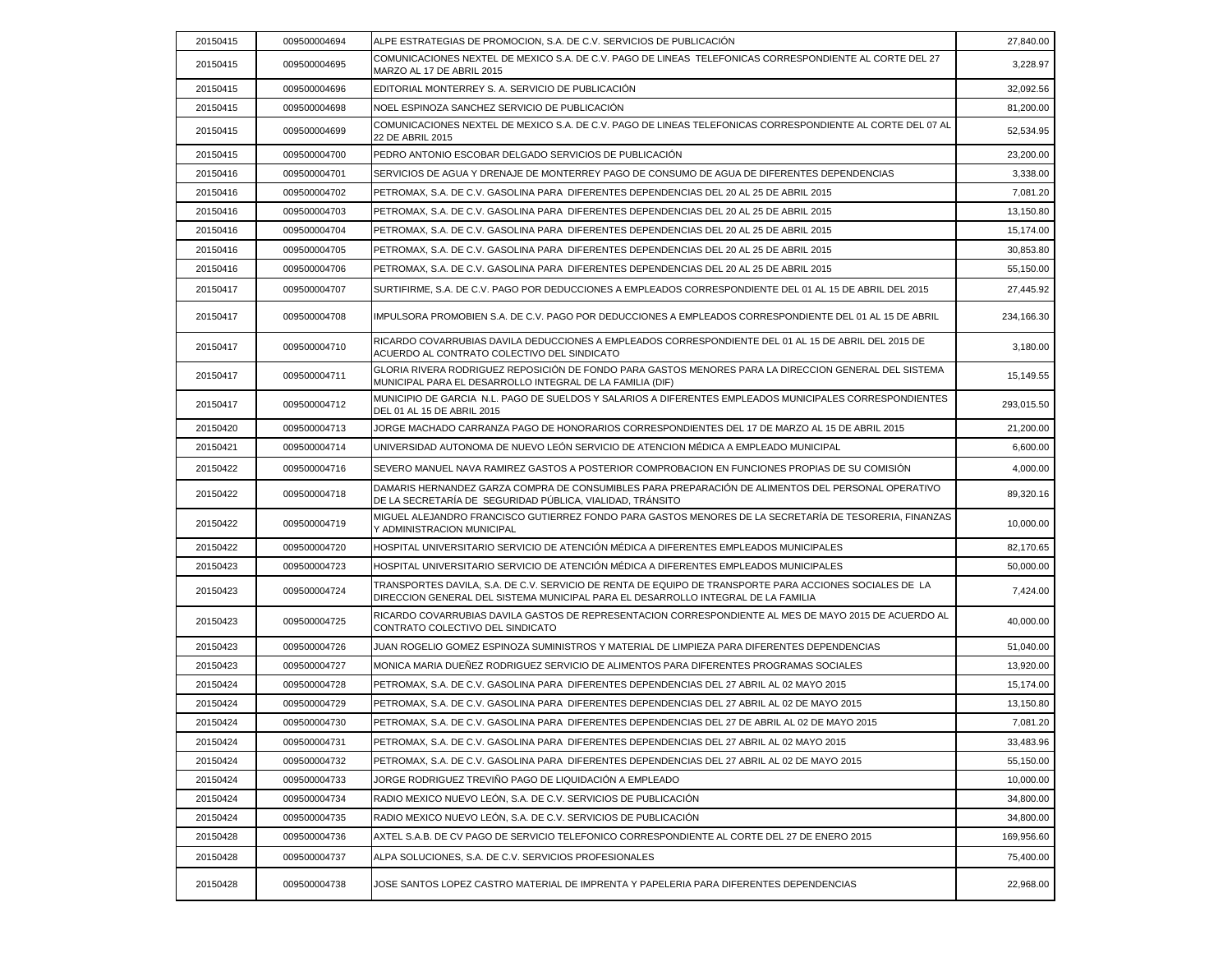| 20150428 | 009500004739 | GASEPO S.A. DE C.V. SUMINISTROS Y MATERIALES DE LIMPIEZA PARA DIFERENTES DEPENDENCIAS                                                                                                            | 77,372.00  |
|----------|--------------|--------------------------------------------------------------------------------------------------------------------------------------------------------------------------------------------------|------------|
| 20150428 | 009500004741 | CIRCULO BLANCO DE GARCIA NUEVO LEÓN ABP DONATIVO CORRESPONDIENTE AL MES DE MARZO 2015                                                                                                            | 10,000.00  |
| 20150428 | 009500004742 | CECILIA MARIBEL CHAPARRO LEAL SUMINISTRO DE MATERIALES DE DESBROZADORAS PARA MANTENIMIENTO DE PARQUES.<br>PLAZAS Y JARDINES DEL MUNICIPIO                                                        | 83,348.32  |
| 20150428 | 009500004743 | PUBLICIDAD E IMAGEN CORPTEN S.A. DE C.V. SERVICIO DE PUBLICACIÓN                                                                                                                                 | 35,728.00  |
| 20150428 | 009500004744 | JESUS MARÍO SANCHEZ GONZALEZ PAGO DE RENTA DE LOCAL CORRESPONDIENTE AL MES DE FEBRERO 2015<br>(PROCUDADURÍA)                                                                                     | 10,600.00  |
| 20150428 | 009500004745 | JESUS MARÍO SANCHEZ GONZALEZ PAGO DE RENTA DE LOCAL CORRESPONDIENTE AL MES DE MARZO 2015<br>(PROCUDADURÍA)                                                                                       | 10,600.00  |
| 20150428 | 009500004746 | DAMARIS HERNANDEZ GARZA COMPRA DE CONSUMIBLES PARA ELABORACIÓN DE ALIMENTOS DEL PERSONAL OPERATIVO<br>DE LA SECRETARÍA DE SEGURIDAD PÚBLICA VIALIDAD Y TRÁNSITO                                  | 100,845.60 |
| 20150428 | 009500004747 | LAURA VELA FLORES PAGO DE RENTA DE LOCAL CORRESPONDIENTE AL MES DE ABRIL 2015 (PROTECCION CIVIL)                                                                                                 | 15,900.00  |
| 20150428 | 009500004748 | JOSE LUIS TREVIÑO GONZALEZ PAGO DE RENTA DE LOCAL CORRESPONDIENTE AL MES DE ABRIL 2015 (DESARROLLO<br>URBANO)                                                                                    | 26,500.00  |
| 20150428 | 009500004749 | JUAN UBALDO SAUCEDO CAMARILLO PAGO DE RENTA DE LOCAL CORRESPONDIENTE AL MES DE ABRIL 2015<br>(ADQUISICIONES)                                                                                     | 7,950.00   |
| 20150428 | 009500004750 | IMELDA DAVILA CAMPOS PAGO DE RENTA DE LOCAL CORRESPONDIENTE AL MES DE MARZO DEL 2015 (SINDICATO)                                                                                                 | 6,360.00   |
| 20150428 | 009500004751 | HILDA LETICIA GONZALEZ AYALA PAGO DE RENTA DE LOCAL CORRESPONDIENTE AL MES DE MARZO 2015 (FOMENTO<br>ECONOMICO Y TURISMO)                                                                        | 8,904.00   |
| 20150428 | 009500004752 | PORFIRIA ELSA SERNA GARZA PAGO DE RENTA DE LOCAL CORRESPONDIENTE DEL 15 DE FEBRERO AL 14 DE MARZO DEL<br>2015 (FOMENTO ECONOMICO)                                                                | 15,900.00  |
| 20150428 | 009500004753 | ROSA ELENA MARTINEZ GARZA PAGO DE RENTA DE LOCAL CORRESPONDIENTE DEL MES DE MARZO DEL 2015 (CASA DEL<br><b>ADULTO MAYOR)</b>                                                                     | 27,646.33  |
| 20150428 | 009500004754 | MA. GUADALUPE LUNA CANSINO PAGO DE RENTA DE LOCAL CORRESPONDIENTE AL MES DE ABRIL 2015 (SECRETARÍA DE<br>SEGURIDAD)                                                                              | 18,000.00  |
| 20150428 | 009500004755 | JESUS ADRIAN DE LA GARZA GARZA PAGO DE HONORARIOS CORRESPONDIENTES DEL 01 AL 15 DE ABRIL 2015                                                                                                    | 5,961.59   |
| 20150428 | 009500004756 | RECICLAJE DE METALES Y FIERRO, S.A. DE C.V. COMPRA DE LLANTAS PARA UNIDADES DE LAS DIFERENTES DEPENDENCIAS                                                                                       | 13,224.00  |
| 20150428 | 009500004757 | FRANCISCO GARZA GONZALEZ CONSUMO DE ALIMENTOS                                                                                                                                                    | 4,379.00   |
| 20150428 | 009500004758 | FLORISBINDA DE LEÓN LUNA CONSUMO DE ALIMENTOS                                                                                                                                                    | 9,582.76   |
| 20150429 | 009500004759 | HOSPITAL UNIVERSITARIO SERVICIO DE ATENCIÓN MÉDICA A EMPLEADO MUNICIPAL                                                                                                                          | 11,340.00  |
| 20150429 | 009500004760 | HOSPITAL UNIVERSITARIO SERVICIO DE ATENCIÓN MÉDICA A DIFERENTES EMPLEADOS MUNICIPALES                                                                                                            | 296,852.10 |
| 20150429 | 009500004761 | MUNICIPIO DE GARCIA N.L. SERVICIO MEDICO Y MEDICAMENTOS A DIFERENTES EMPLEADOS MUNICIPALES                                                                                                       | 30,000.00  |
| 20150430 | 009500004762 | DAMARIS HERNANDEZ GARZA COMPRA DE CONSUMIBLES PARA ELABORACIÓN DE ALIMENTOS DEL PERSONAL OPERATIVO<br>DE LA SECRETARÍA DE SEGURIDAD PÚBLICA VIALIDAD Y TRÁNSITO                                  | 81,424.50  |
| 20150430 | 009500004763 | OSCAR GONZALEZ GALINDO DESPENSAS PARA PERSONAL SINDICALIZADO SEGÚN CONTRATO COLECTIVO DEL SINDICATO                                                                                              | 66,640.00  |
| 20150430 | 009500004764 | PETROMAX, S.A. DE C.V. GASOLINA PARA DIFERENTES DEPENDENCIAS DEL 04 AL 09 DE MAYO 2015                                                                                                           | 55,150.00  |
| 20150401 | 010600000318 | MUNICIPIO DE GARCIA N.L. PAGO DE SUELDOS Y SALARIOS A DIFERENTES EMPLEADOS MUNICIPALES CORRESPONDIENTES<br>DEL 16 AL 31 DE MARZO 2015                                                            | 262,101.90 |
| 20150414 | 010600000319 | MUNICIPIO DE GARCIA N.L. PAGO DE SUELDOS Y SALARIOS A DIFERENTES EMPLEADOS MUNICIPALES CORRESPONDIENTES<br>DEL 01 AL 15 DE ABRIL 2015                                                            | 90,228.00  |
| 20150414 | 010600000320 | MUNICIPIO DE GARCIA N.L. PAGO DE SUELDOS Y SALARIOS A DIFERENTES EMPLEADOS MUNICIPALES CORRESPONDIENTES<br>DEL 01 AL 15 DE ABRIL 2015                                                            | 126,889.70 |
| 20150414 | 010600000321 | MUNICIPIO DE GARCIA N.L. PAGO DE SUELDOS Y SALARIOS A DIFERENTES EMPLEADOS MUNICIPALES CORRESPONDIENTES<br>DEL 01 AL 15 DE ABRIL 2015                                                            | 48,240.00  |
| 20150414 | 010600000322 | MUNICIPIO DE GARCIA N.L. PAGO DE SUELDOS Y SALARIOS A DIFERENTES EMPLEADOS MUNICIPALES CORRESPONDIENTES<br>DEL 01 AL 15 DE ABRIL 2015                                                            | 98,642.95  |
| 20150429 | 010600000324 | MUNICIPIO DE GARCIA N.L. PAGO DE SUELDOS Y SALARIOS A DIFERENTES EMPLEADOS MUNICIPALES CORRESPONDIENTES<br>DEL 15 AL 30 DE ABRIL 2015                                                            | 70,634.71  |
| 20150429 | 010600000325 | MUNICIPIO DE GARCIA N.L. PAGO DE SUELDOS Y SALARIOS A DIFERENTES EMPLEADOS MUNICIPALES CORRESPONDIENTES<br>DEL 15 AL 30 DE ABRIL 2015                                                            | 206,976.40 |
| 20150401 | 011000000040 | PETHERIKA URBANIZACIONES Y CONSTRUCCIONES, S.A. DE C.V. ESTIMACION 2 EXTRA CONSTRUCCION DE REVESTIMIENTO<br>DE LOS CANALES PLUVIALES DEL TRAMO CEDRAL SEGUN CONTRATO MGNL-SSP-CONAGUA-02/2012 LP | 200,000.00 |
| 20150422 | 012900000007 | CONTROL 2000, S.A. ESTIMACION 1 ESTUDIOS DE GEOTECNIA, HIDROLOGIA Y TRÂNSITO SEGÚN CONTRATO MGNL-PS-SOP-CE-<br>01/2014-AD                                                                        | 100,000.00 |